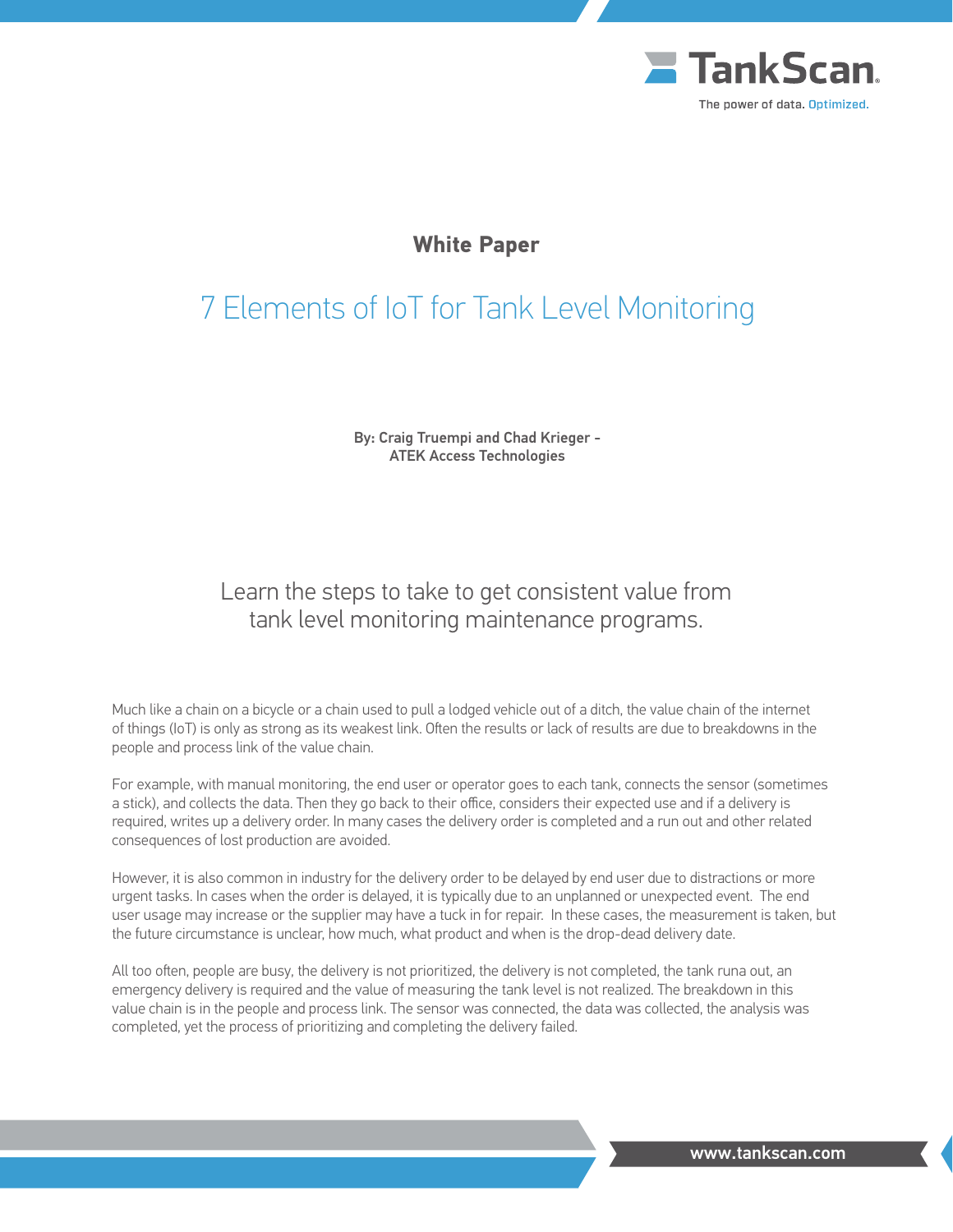## **White Paper**



#### **How Can the 7 Elements of IoT Help?**

First, here are the seven elements of IoT:



Image 1. The seven elements of IoT (Images courtesy of ATEK Companies)

Based on decades of experience in tank level monitoring, the first way the seven elements of IoT help is by defining the necessary elements or links to get all the way to value or delivery completion. In past years with or without IoT, the common failure point in creating value from measuring the tank level has been in the people and process link. Many manual or wired tank level monitoring deployments had entirely left out this element. With luck, value may have been delivered initially when there was a lot of attention to the effort. Yet, over time the value was lost, perhaps because of personnel turnover or possibly due to a lack of a well-defined or understood value chain.

In starting a new or reviving tank level monitoring programs, one of the first questions to ask is, When is value realized? A typical answer is, When the measurement data or report is delivered, or when the alert is sent. However, the value is realized if and only if the recommended delivery gets done.

In the seven elements of IoT, the work gets done in element No. 7 by the people and the process. The challenge to ensuring a successful tank level monitoring solution—whether it is IoT or a manual measurement—is to work successfully, consistently and expediently through the seven elements to get to value creation.

#### **The Broken Value Chain**

Common pitfalls in today's rush to use IoT, artificial intelligence and machine learning often involve overlooking one of these seven elements, resulting in a broken value chain. For example, many fleet optimization companies are working to bring value and the benefits of machine learning and artificial intelligence to the dispatch optimization and tank level monitoring industry, yet are unfamiliar with basic failure modes and the effects of fleet systems.

In many cases, the systems generate too many alerts and unproductive tasks for the operator to check on tanks where no attention is required. In other cases, the alerts are not setup and the value of an early warning prior to run out is not realized. The new technology and program takes an immediate hit, scoring one for the unpredictable tank and the old way is good enough.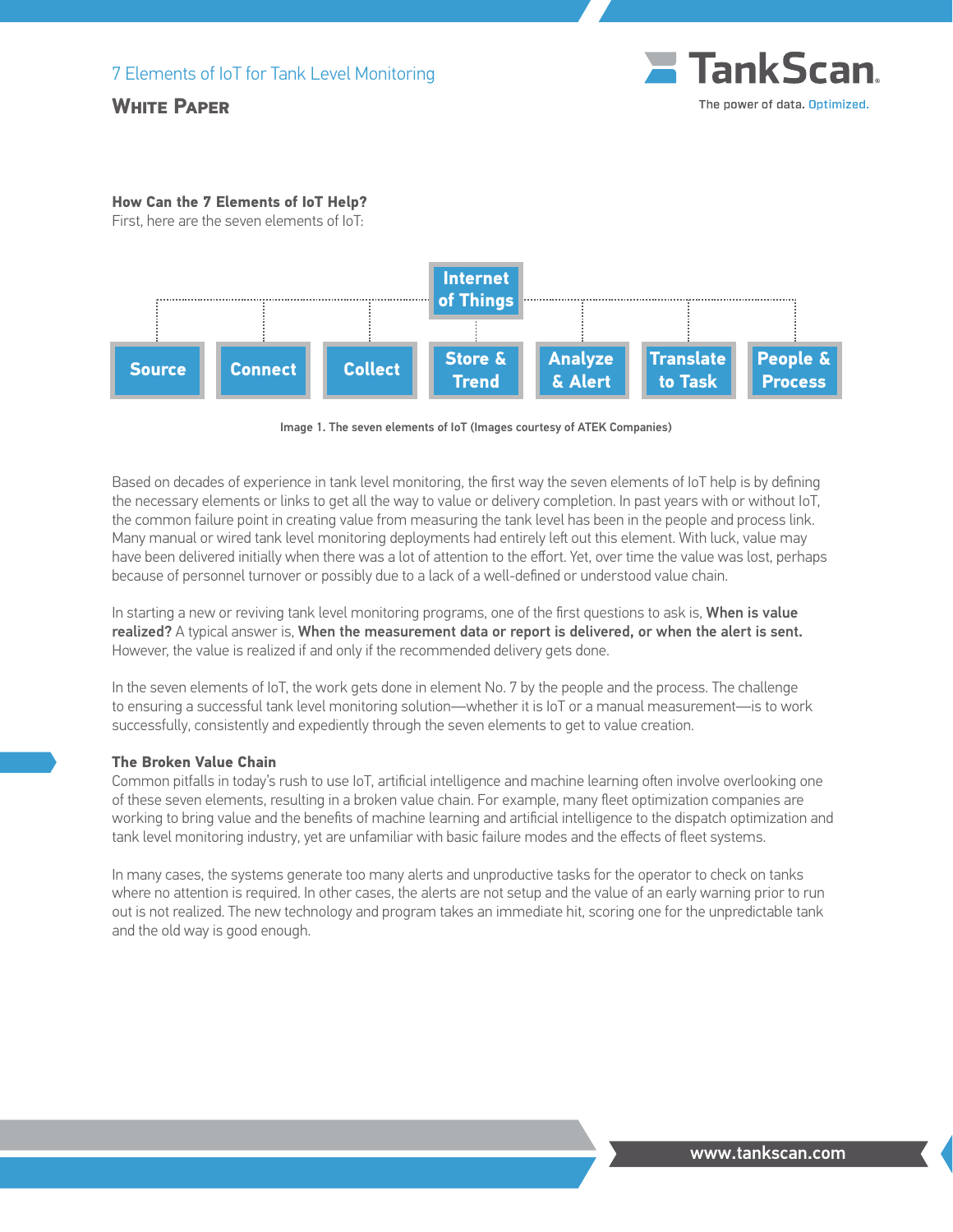#### **White Paper**





#### **Here is how to translate the seven elements of IoT to industry:**



**Source**: To establish a strong link for the source element (tank), users need to know what conditions or failures are most valuable to detect. The most common failure mode for tanks is run out. To detect and mitigate this early requires understanding the root cause. The likely root cause of a run out is unexpected or increased use.

Using a leading indicator or measurement is key to building a strong link for the source element. A best practice for monitoring a leading indicator for run out is to use gallons or days-to-empty monitoring, percent level is not enough.

**Connect**: A strong link for the connect element means flexibility for wired, Wi-Fi, cellular and application program interface (API) connectivity for a wide range of tanks in-plant, utility room, roof-top, tank farm and off-site tanks. A connecting device that can edge compute the level, average use, and days-to-empty, as well as, the health of the measuring device is a benefit. Onboard memory to timestamp, store and forward data in the event a wireless connection is down is another feature to boost system reliability. Lastly, power flexibility for battery or line power make for a strong connect link.

**Collect**: Flexible update rates, adding metadata, and cloud and on-premise storage options make for a strong collect element. For example, when resolving intermittent issues like transition between seasons, a faster update rate is often a benefit. For continuous monitoring of tanks, an option to line power the sensors will further improve the strength and capability of this link in the value chain. Capability to add or include metadata will be necessary for success further along the value chain.

For example, a fleet management system (FMS) ID for the monitored tank will be required to tie out a sensor alert to an automated and intelligent delivery order in link No. 7, the people and process link. Another example is having meta data on the tank location can help create a more descriptive and detailed delivery order.

**Store & Trend:** Having responsive and ubiquitous access to historic data, display trends, overlay trends, zoom tools and export tools to other programs like Excel or other API-compatible applications makes for a strong link. Using a cloud application and avoiding software or app installs and maintenance, while having unlimited and tiered users, is another aspect that makes for a strong link. Lastly, having device diagnostic trends for battery voltage, signal strength and connection attempts further strengthens this link.